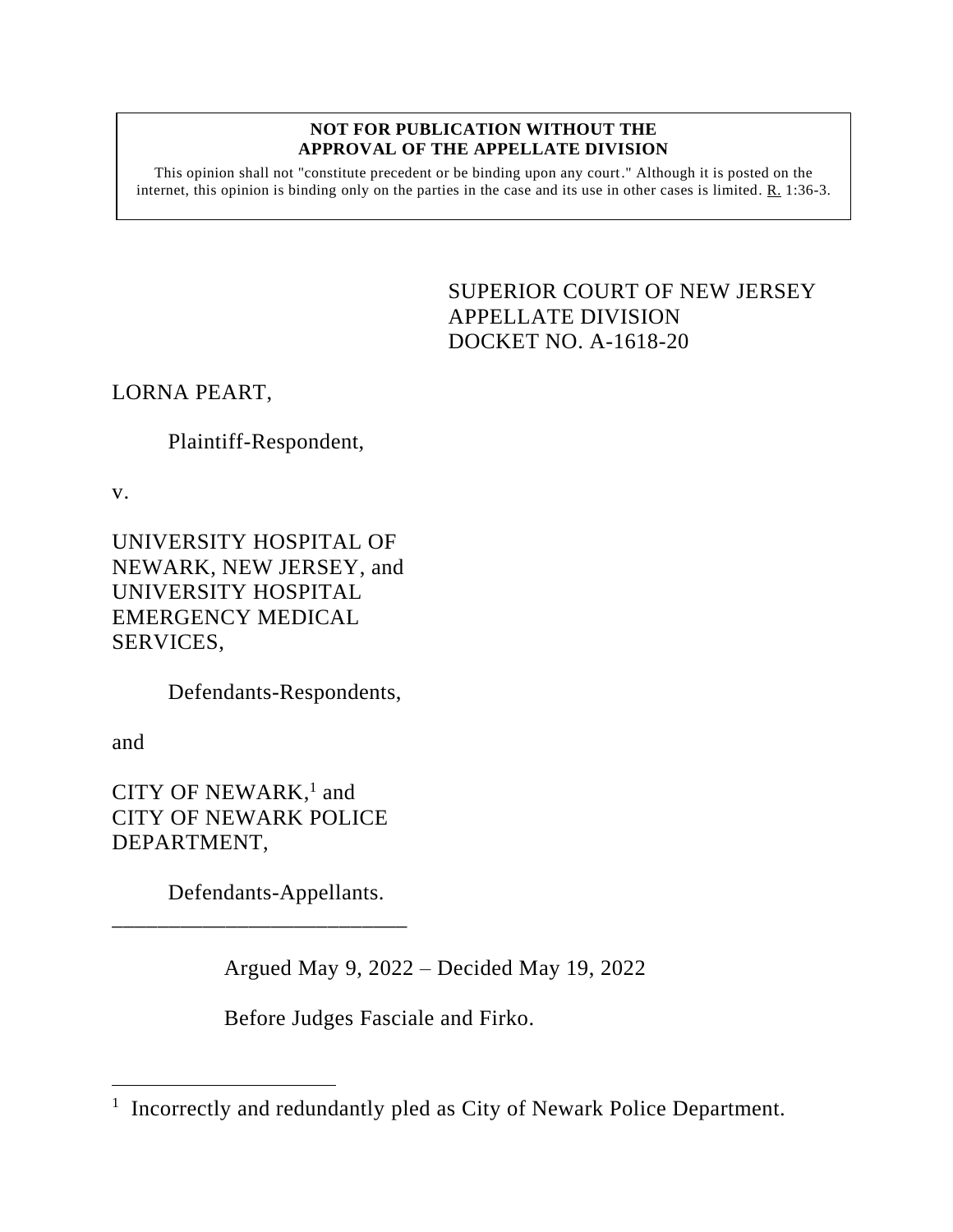On appeal from an interlocutory order of the Superior Court of New Jersey, Law Division, Essex County, Docket No. L-4622-20.

Emilia Perez, Assistant Corporation Counsel, argued the cause for appellant City of Newark (Kenyatta K. Stewart, Corporation Counsel, attorney; Emilia Perez, on the briefs).

Donald F. Burke argued the cause for respondent Lorna Peart (Law Office of Donald F. Burke, attorneys; Donald F. Burke and Donald F. Burke, Jr., on the brief).

### PER CURIAM

We granted leave to appeal from a February 11, 2021 order denying defendant City of Newark's (City) Rule 4:6-2(e) motion to dismiss plaintiff's complaint. Judge Jeffrey B. Beacham entered the order and rendered an oral opinion. In granting leave to appeal, we stayed further proceedings in the trial court. We affirm.

I.

Plaintiff was a police officer employed by the Rutgers Police Department. On July 12, 2018, unidentified City police officers responded to a call for service for an individual (individual). Police were familiar with the individual from an April 2017 incident where he drove erratically in Newark and attempted to evade arrest. The officers placed the individual in restraints and transported him to the Crisis Emergency Room at University Hospital. When the individual arrived at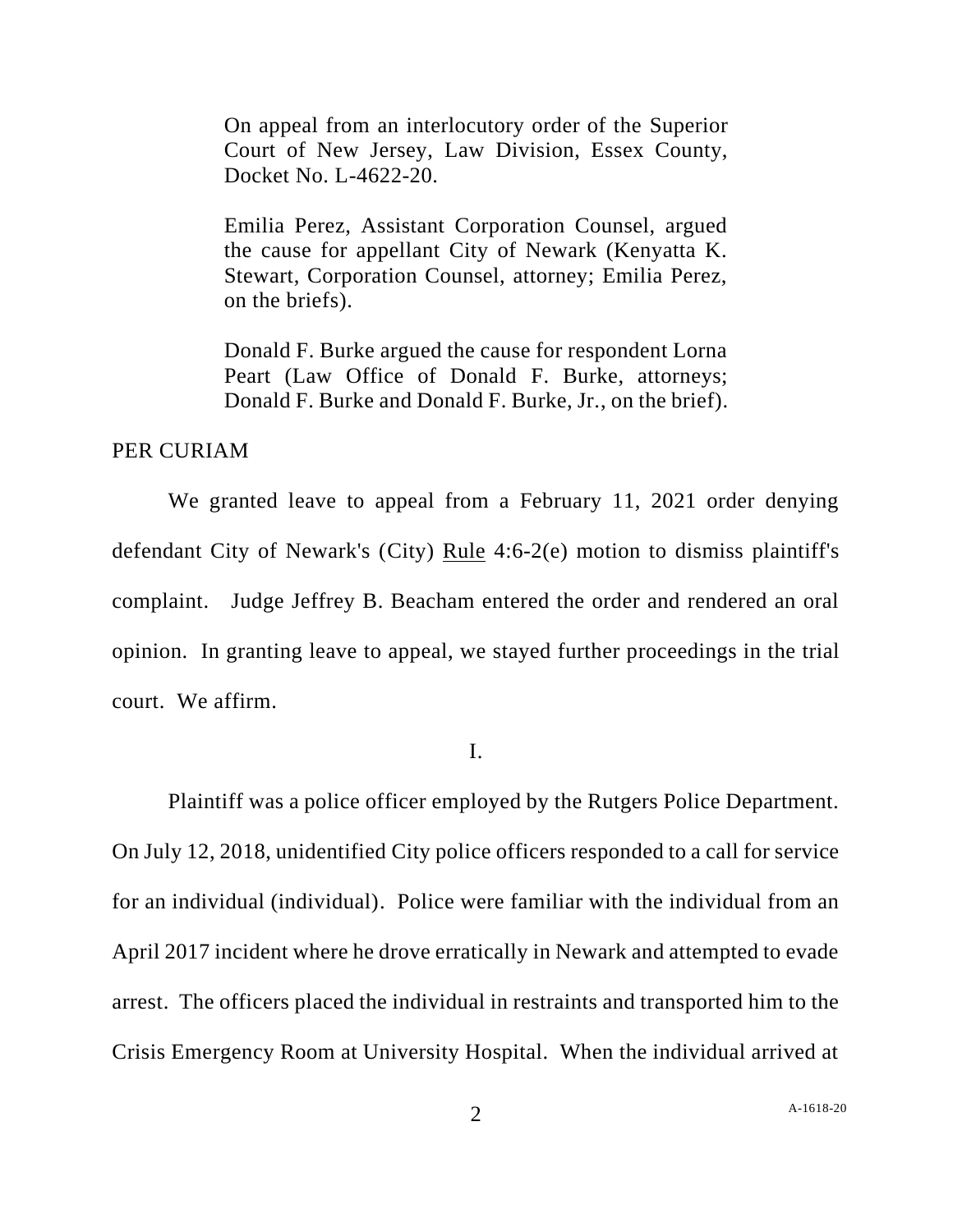the Crisis Emergency Room, police officers allegedly removed the restraints before a doctor could conduct a face-to-face evaluation of him.

Within minutes of the restraints' removal, the individual began to act violently, and he was perceived as a threat by University Hospital staff. The University Hospital Behavioral Crisis Response Team was summoned, and a call was made for police assistance shortly thereafter. Officer M. Clifford first arrived on the scene, plaintiff next, and Officer M. Bristol shortly thereafter. The individual attacked the officers and beat plaintiff about her head and body. Plaintiff sustained serious injuries and was determined to be permanently disabled and unable to perform her duties as a Rutgers Police Officer. The individual was charged with aggravated assault for the attack on the officers.

On October 6, 2018, plaintiff filed a notice of claim with the City. The notice of claim alleged plaintiff's "injuries were caused by the negligent acts and/or omissions of . . . defendants." Later that month, the City sent plaintiff a deficiency notice via certified mail. The deficiency notice stated that the City adopted its own notice of claim form that plaintiff must complete and return with additional information and documents. Plaintiff alleged that in "an effort to gather additional facts regarding the claim, plaintiff sought records, reports, communication and other documents from the City of Newark pursuant to the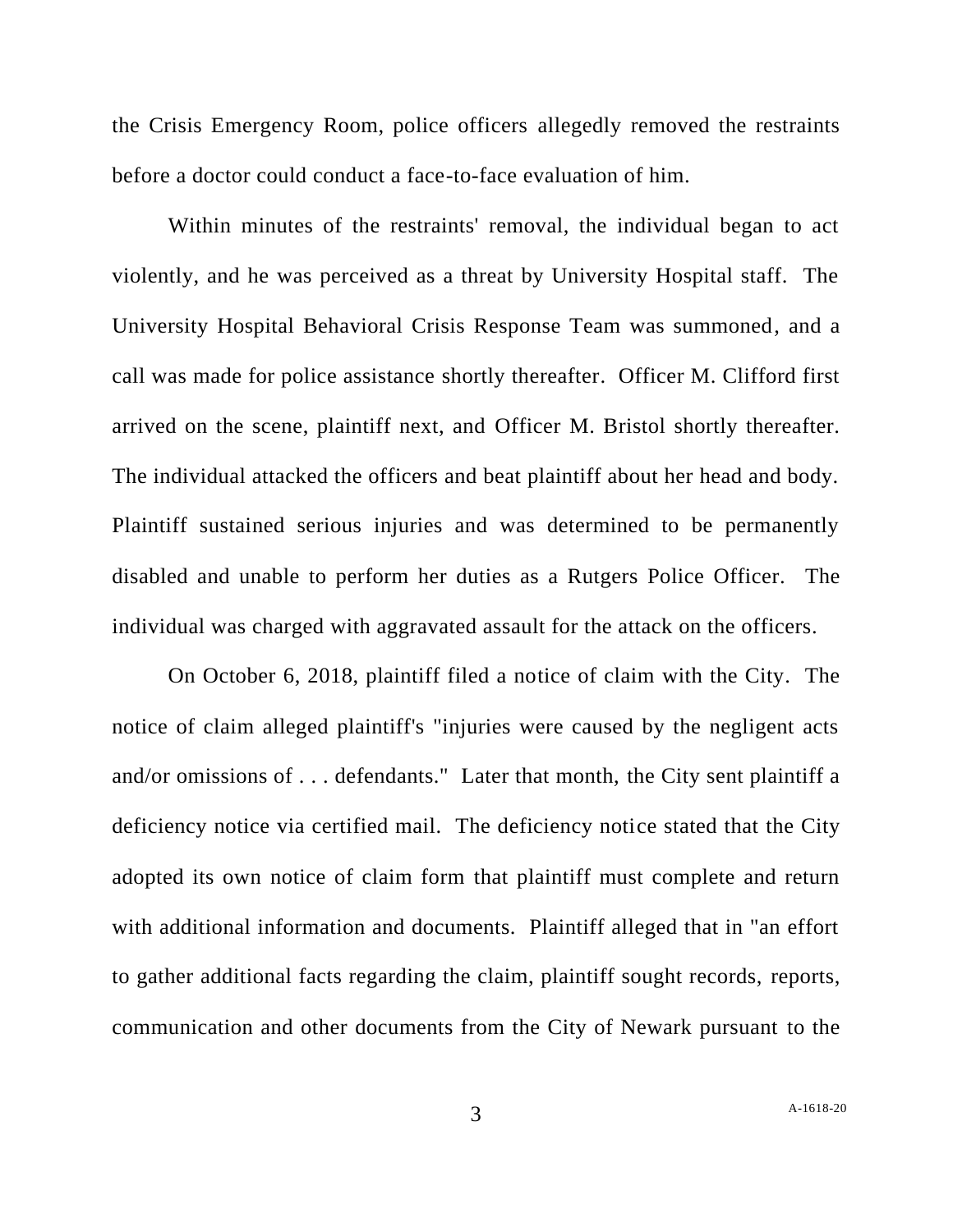Open Public Records Act [(OPRA)] and the common law on November 6, 2018." Plaintiff made numerous OPRA requests with the City for the next year and she never returned or responded to the City's deficiency notice with its specialized notice of claim form.

On July 9, 2020, plaintiff filed a complaint against defendants University Hospital of Newark, University Hospital Emergency Services, City of Newark, City of Newark Police Department, and John Does 1-20 (whose identities are presently unknown but may be revealed through discovery) alleging negligence, gross negligence, violations of the New Jersey Civil Rights  $Act^2(NICRA)$ , and spoliation. On November 6, 2020, the City filed a motion for (1) dismissal of the complaint with prejudice pursuant to Rule 4:6-2(e); and (2) declaratory relief that leave to file a late notice of claim is unavailable under N.J.S.A. 59:8-9. In her opposition, plaintiff noted that if the judge rejects plaintiff's arguments, then she requested to refile her complaint subject to leave to file a late notice of claim. Plaintiff filed an amended complaint on November 20, clarifying that the City was vicariously liable for its officers' alleged violation of plaintiff's rights under the NJCRA.

 $2$  N.J.S.A. 10:6-1 to -2.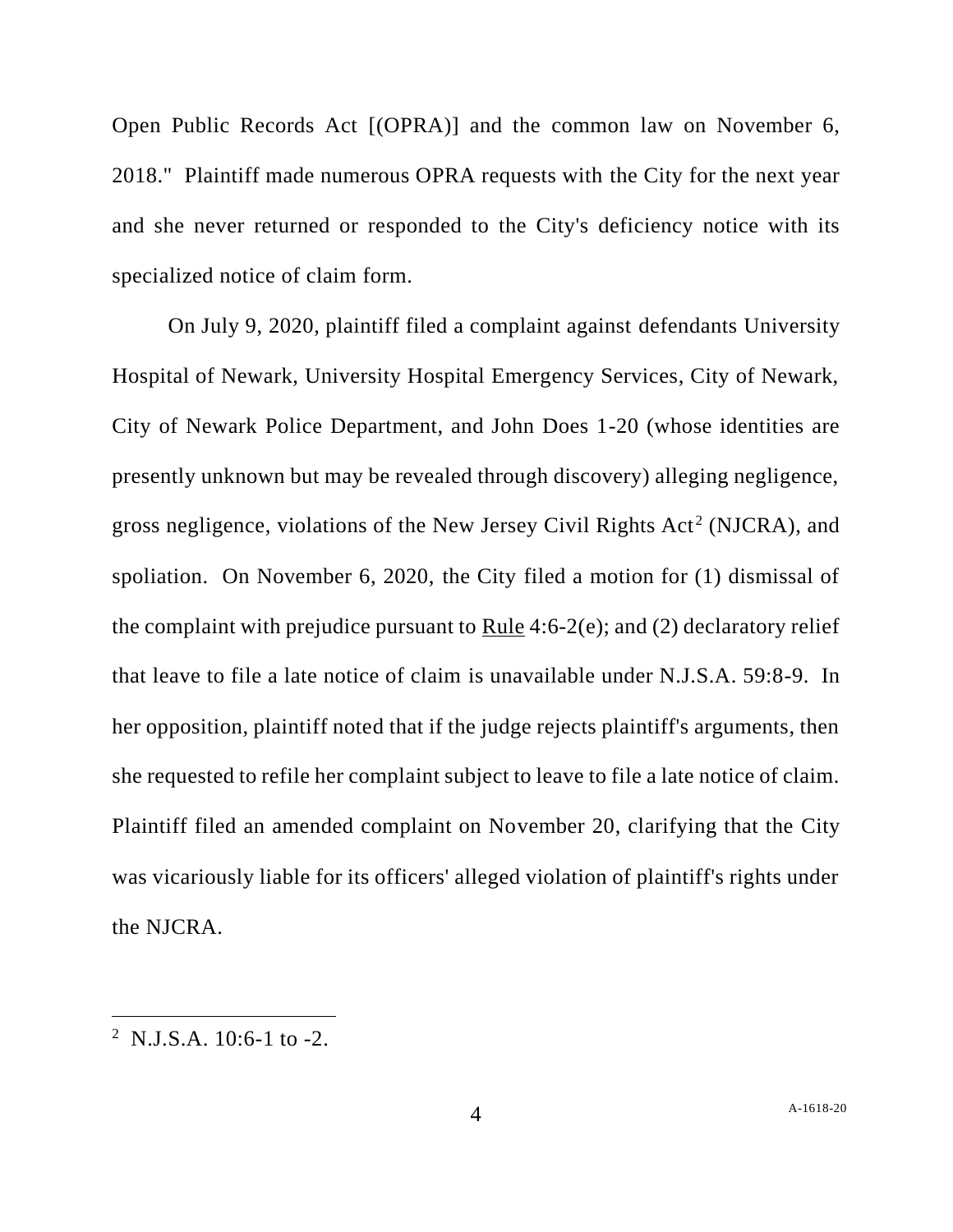Following oral argument, the judge entered an order denying the City's motion on February 11, 2021. The judge ruled that plaintiff's notice of claim and supplemental notice—an emailed OPRA request containing details of the attack—substantially complied with the Tort Claims  $Act^3(TCA)$ . In light of this finding, the judge declined to issue declaratory relief that plaintiff is not entitled to file late notice of claim and did not rule on Newark's immunity arguments. We granted the City's motions for leave to appeal and stayed the trial court proceedings.

## II.

On appeal, the City raises the following arguments for our consideration:

# POINT I

PLAINTIFF'S TORT CLAIMS SHOULD HAVE BEEN DISMISSED BECAUSE THE INITIAL NOTICE OF CLAIM IS DEFICIENT.

### POINT II

PLAINTIFF'S TORT CLAIMS SHOULD HAVE BEEN DISMISSED FOR FAILING TO SERVE THE SUPPLEMENTAL INFORMATION REQUESTED IN THE CITY'S SPECIALIZED CLAIM FORM.

<sup>&</sup>lt;sup>3</sup> N.J.S.A. 59:1-1 to 12-3.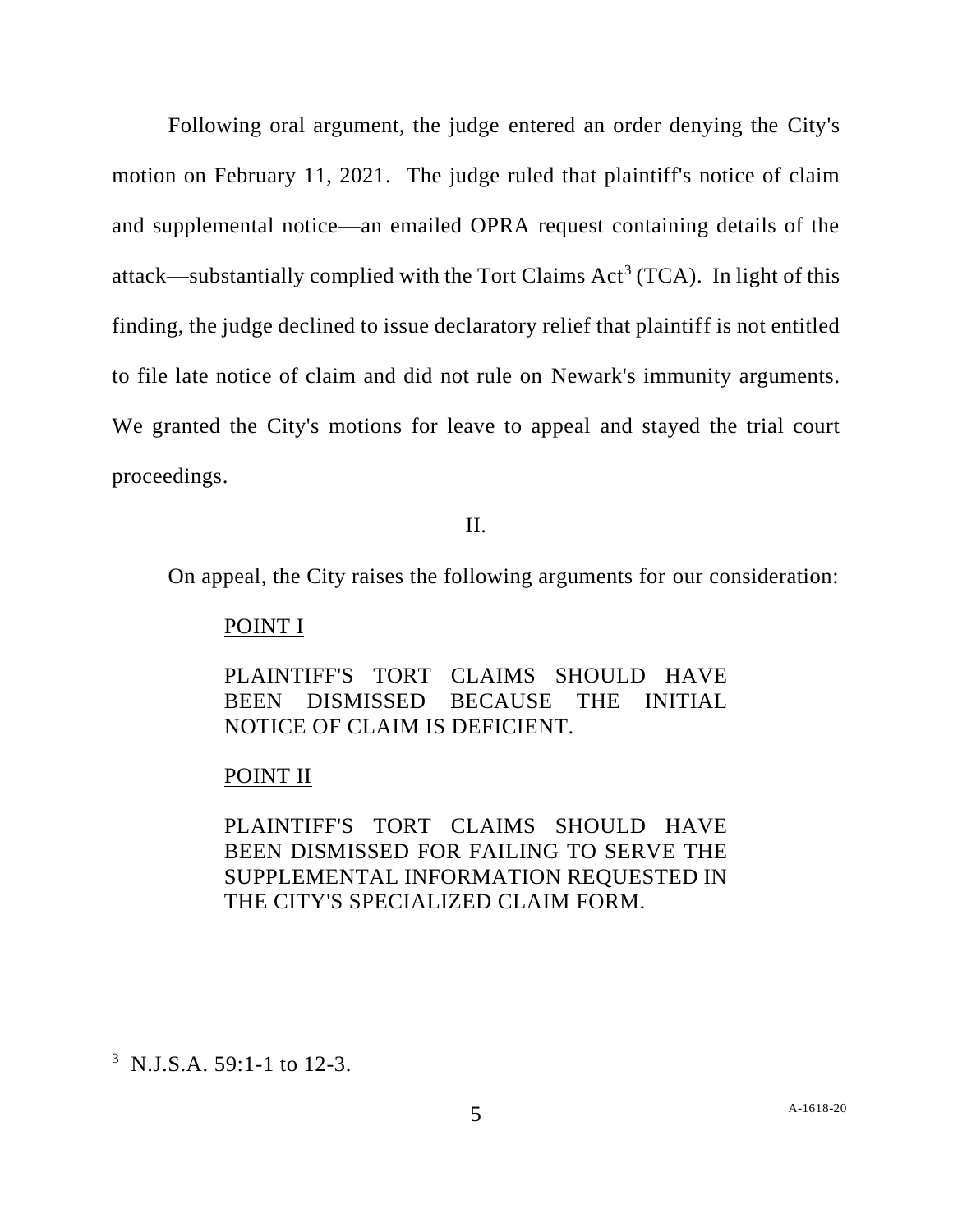### POINT III

THE MOTION [JUDGE] SHOULD HAVE DECLARED THAT PLAINTIFF IS NOT ENTITLED TO FILE A LATE NOTICE OF CLAIM UNDER N.J.S.A. 59:8-9.

#### POINT IV

THE CITY IS IMMUNE TO INJURIES CAUSED BY PERSONS RELEASED FROM CUSTODY AND INSUFFICIENT POLICE PROTECTION.

#### POINT V

# THE [JUDGE] SHOULD NOT HAVE UPHELD PLAINTIFF'S CLAIM THAT THE CITY IS VICARIOUSLY LIABLE UNDER THE NJCRA.

### III.

We disagree with the City's argument that the judge abused his discretion by determining that plaintiff's notice of claim substantially complied with the TCA.

We sustain a trial judge's finding of substantial compliance with the TCA unless there is a showing of abuse of discretion. D.D. v. Univ. of Med. & Dentistry of N.J., 213 N.J. 130, 147 (2013). An "abuse of discretion only arises on demonstration of 'manifest error or injustice,'" Hisenaj v. Kuehner, 194 N.J. 6, 20 (2008) (quoting State v. Torres, 183 N.J. 554, 572 (2005)), and occurs when the trial judge's decision is "made without a rational explanation,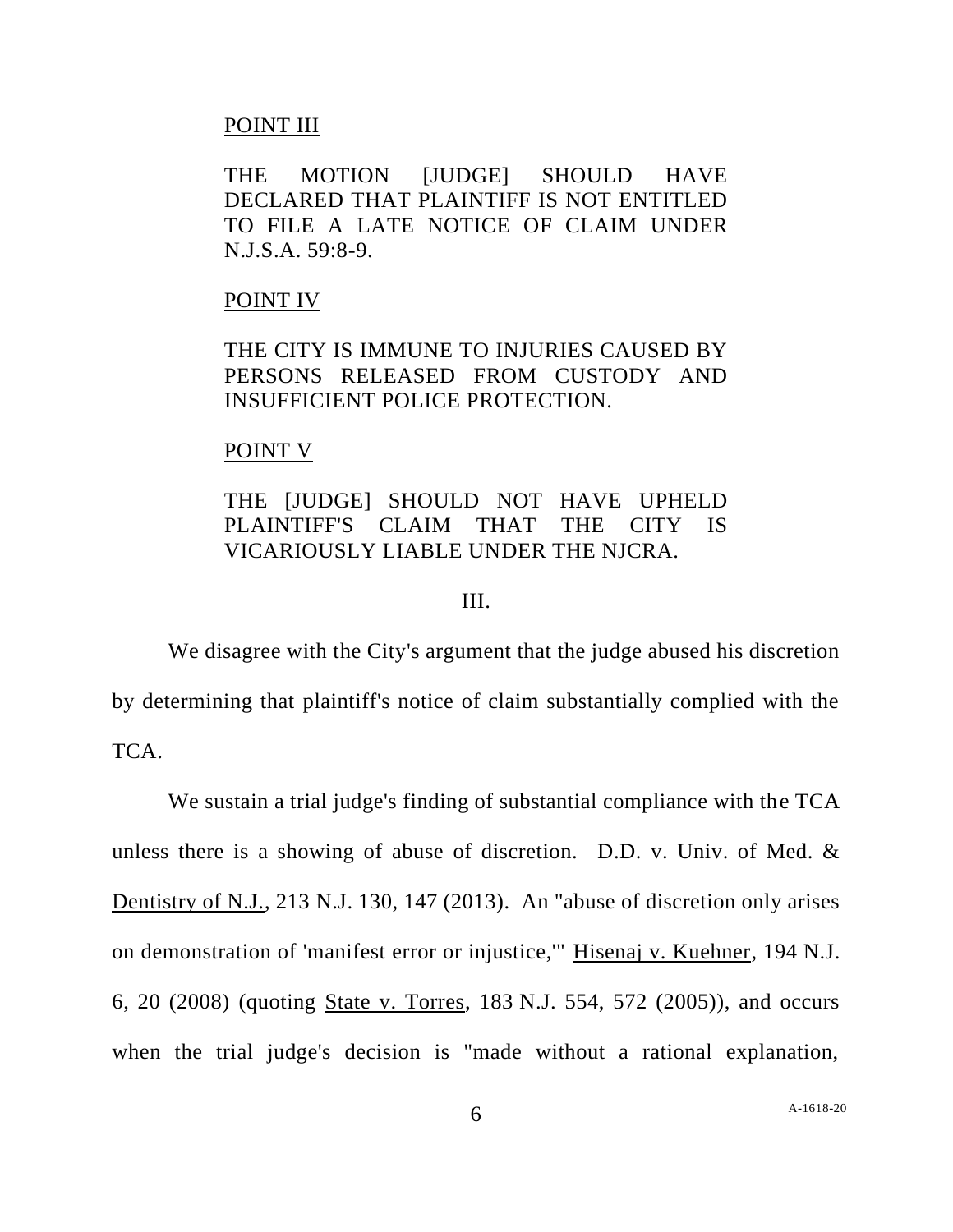inexplicably departed from established policies, or rested on an impermissible basis," Milne v. Goldenberg, 428 N.J. Super. 184, 197 (App. Div. 2012) (quoting Flagg v. Essex Cnty. Prosecutor, 171 N.J. 561, 571 (2002)). "'Although deference will ordinarily be given' to a trial [judge's] factual findings, 'the [judge's] conclusions will be overturned if they were reached under a misconception of the law.'" O'Donnell v. N.J. Tpk. Auth., 236 N.J. 335, 344 (2019) (quoting D.D., 213 N.J. at 147).

The TCA "bars civil actions against public entities unless certain procedures are strictly followed." Lebron v. Sanchez, 407 N.J. Super. 204, 213 (App. Div. 2009). The TCA requires that prior to filing a complaint, a claimant must provide notice of claim to a public entity within ninety days of the claim's accrual. N.J.S.A. 59:8-8(a). The TCA's notice provisions are "not intended as 'a trap for the unwary.'" Lowe v. Zarghami, 158 N.J. 606, 629 (1999) (quoting Murray v. Brown, 259 N.J. Super. 360, 365 (Law Div. 1991)). The underlying goals of providing notice of claim under the TCA are

> (1) to allow the public entity at least six months for administrative review with the opportunity to settle meritorious claims prior to the bringing of suit; (2) to provide the public entity with prompt notification of a claim in order to adequately investigate the facts and prepare a defense; (3) to afford the public entity a chance to correct the conditions or practices which gave rise to the claim; and (4) to inform the State in advance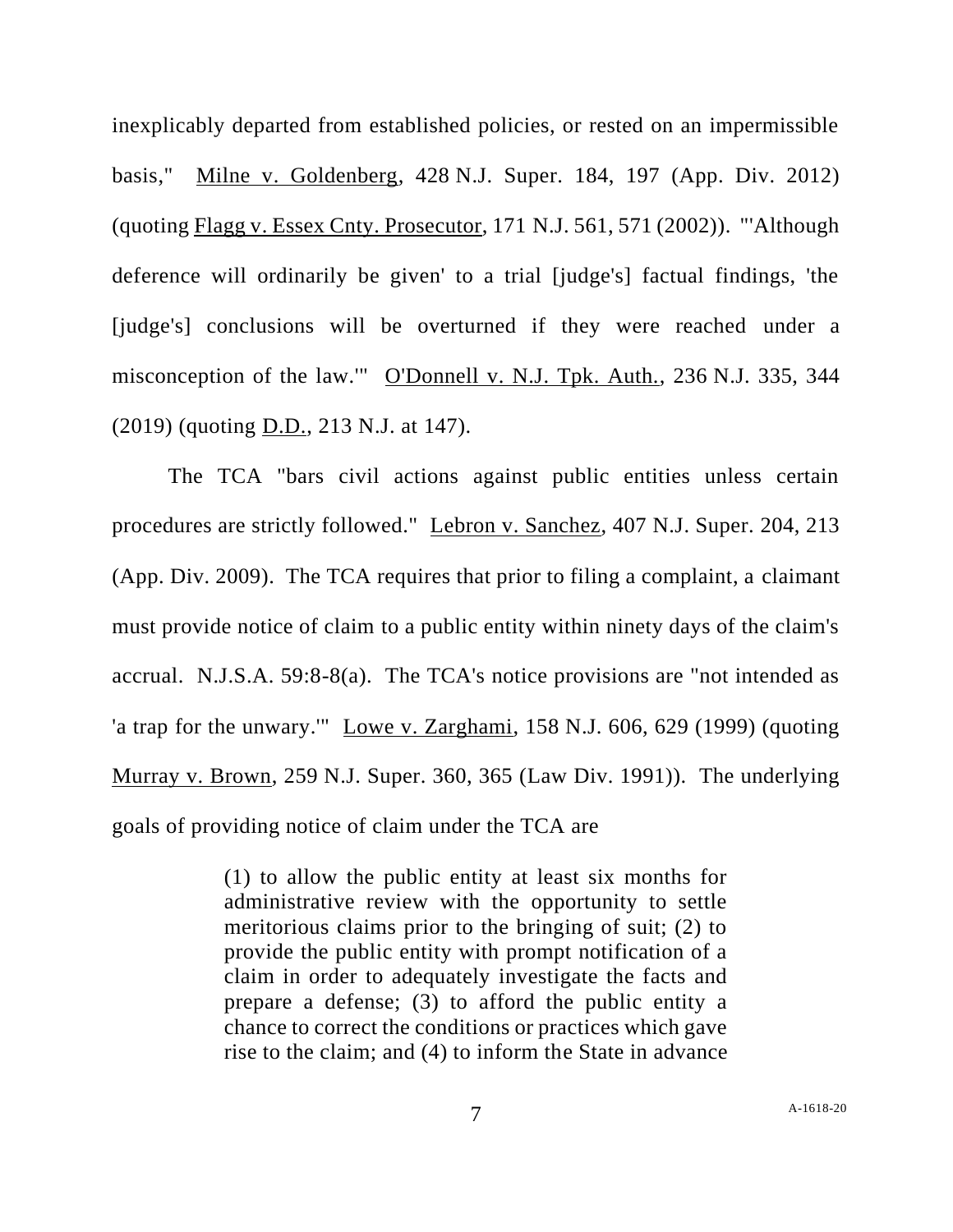as to the indebtedness or liability that it may be expected to meet.

[Velez v. City of Jersey City, 180 N.J. 284, 290 (2004) (quoting Beauchamp v. Amedio, 164 N.J. 111, 121-22  $(2000)$ .]

Under N.J.S.A. 59:8-4, the notice of claim must include:

a. The name and post[-]office address of the claimant;

b. The post-office address to which the person presenting the claim desires notices to be sent;

c. The date, place and other circumstances of the occurrence or transaction which gave rise to the claim asserted;

d. A general description of the injury, damage or loss incurred so far as it may be known at the time of presentation of the claim;

e. The name or names of the public entity, employee or employees causing the injury, damage or loss, if known; and

f. The amount claimed as of the date of presentation of the claim, including the estimated amount of any prospective injury, damage, or loss, insofar as it may be known at the time of the presentation of the claim, together with the basis of computation of the amount claimed.

Here, plaintiff's initial notice of claim—sent on October 6, 2018—was

timely but did not meet the requirements of N.J.S.A. 59:8-4. In response to the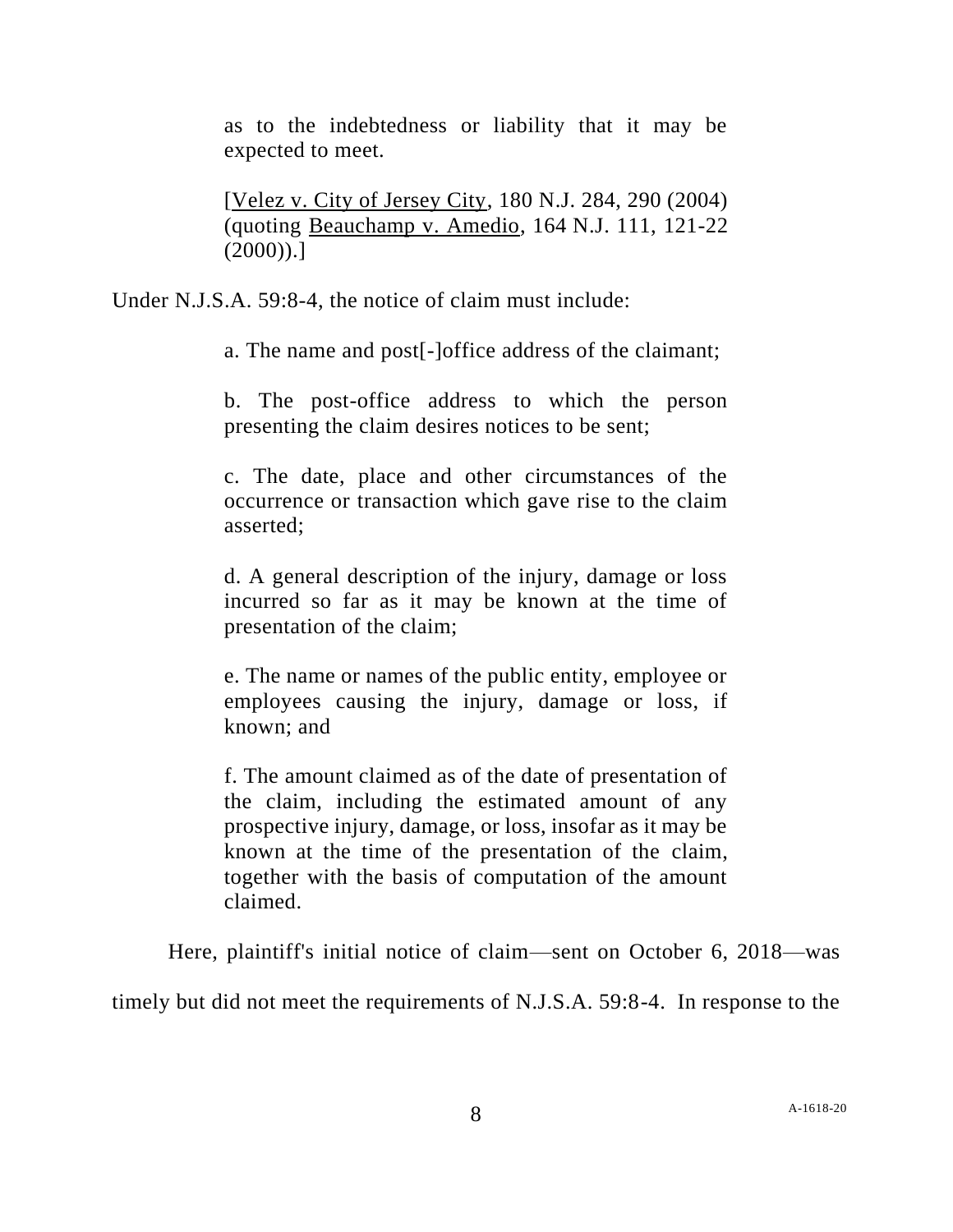"date, place, and other circumstances of the occurrence" that gave rise to the claim, plaintiff's notice of claim states:

> On or about July 12, 2018 through July 13, 2018, [plaintiff] was violently assaulted at University Hospital in Newark, New Jersey and sustained severe and permanent injuries. [Plaintiff's] injuries were caused by the negligent acts and/or omissions of . . . defendants named above.

As for the general description of her injury or loss, plaintiff states that the full extent of her injuries "cannot be determined at the present time." In response to the amount requested as of the date of presentation of the claim, plaintiff responded that she is seeking compensatory damages and punitive damages. Plaintiff's initial notice of claim failed to identify the individual and provide sufficient facts to alert the City of its liability. In his oral decision, the judge agreed with the City that the "original notice of claim failed to identify any culpable conduct by the Newark police division and failed to identify any Newark officers, and even failed to identify the assailant who assaulted . . . plaintiff." The judge found, however, that plaintiff's December 7, 2018 email to the City provided supplemental notice that constituted substantial compliance with the TCA.

We have recognized that the doctrine of substantial compliance with the TCA serves "the purpose of alleviating the hardship and unjust consequences

9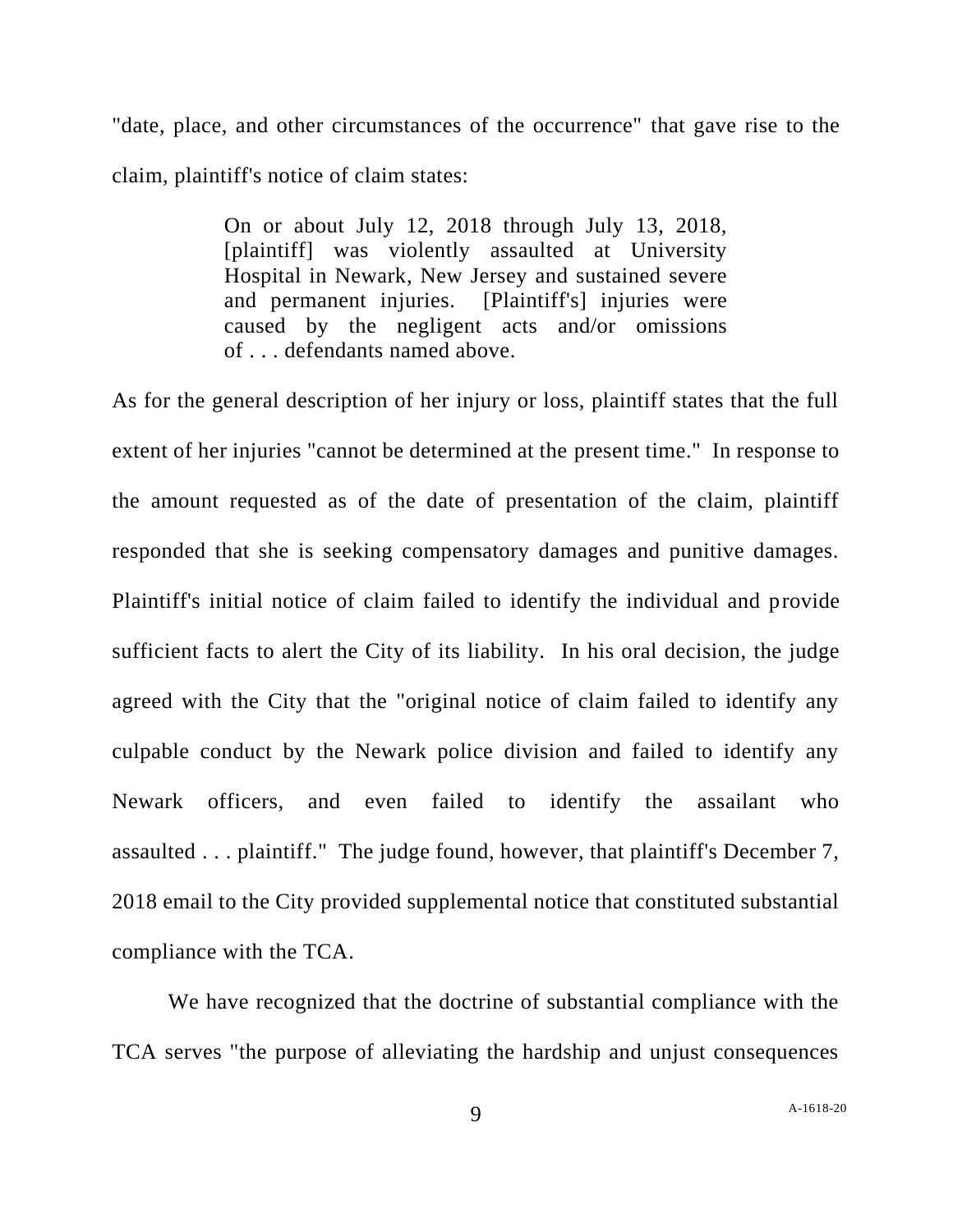which attend technical defects of otherwise valid claims." Anske v. Borough of Palisades Park, 139 N.J. Super. 342, 347 (App. Div. 1976). "[S]ubstantial compliance means that the notice has been given in a way, which though technically defective, substantially satisfies the purposes for which notices of claims are required." Lebron, 407 N.J. Super. at 216 (quoting Lameiro v. W. N.Y. Bd. of Educ., 136 N.J. Super. 585, 588 (Law Div. 1975)). The doctrine "rests on a demonstration that a party took 'a series of steps . . . to comply with the statute involved,' and those steps achieved the statute's purpose, as for example, providing notice." Cnty. of Hudson v. Dep't of Corr., 208 N.J. 1, 22 (2011) (alteration in original) (quoting Galik v. Clara Maass Med. Ctr., 167 N.J. 341, 353-54 (2001)). The plaintiff must show:

> (1) the lack of prejudice to the defending party; (2) a series of steps taken to comply with the statute involved; (3) a general compliance with the purpose of the statute; (4) a reasonable notice of [the plaintiff's] claim; and (5) a reasonable explanation why there was not strict compliance with the statute.

> [Ferreira v. Rancocas Orthopedic Assocs., 178 N.J. 144, 151 (2003) (quoting Galik, 167 N.J. at 353).]

On October 23, 2018—five days beyond the statutory ninety-day period the City's counsel sent a deficiency notice to plaintiff's counsel requesting the completion and return of the City's adopted notice of claim form. Plaintiff never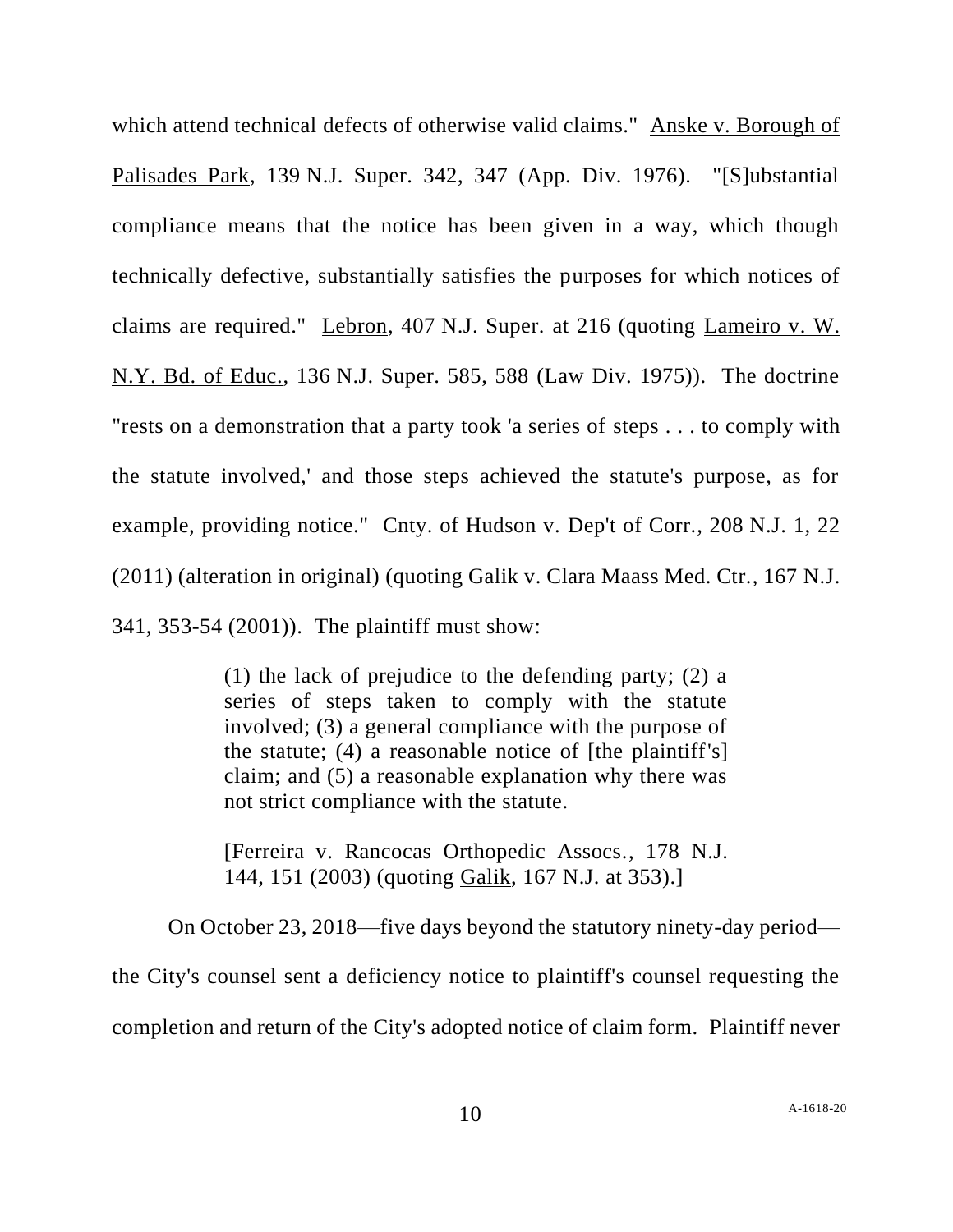returned the form. On December 7, 2018, plaintiff's counsel sent an email containing an OPRA request to the OPRA Unit Manager at the Office of the City Clerk, in which he asked for government records related to the "crime perpetrated by [the individual]." The email stated "[a]s set forth in the Rutgers Police Department Incident Report, attached hereto for your reference, [the individual] assaulted [plaintiff] at University Hospital in Newark. Upon information and belief, [the individual] had been transported to University Hospital by members of the Newark Police Department." The attached Rutgers Police Department Incident Report included a narrative from Officer Clifford, who responded to the Emergency Crisis and witnessed the individual's attack on plaintiff.

Plaintiff's initial notice of claim, along with the emailed OPRA request and attached police report gave "some indication of the asserted basis of" the City's liability in compliance with N.J.S.A. 59:8-4(c). See Newberry v. Twp. of Pemberton, 319 N.J. Super. 671, 680 (App. Div. 1999). The emailed OPRA request identified the individual who attacked plaintiff and provided sufficient details to allow the City to investigate the claim.

Plaintiff attempted to provide all possible information to the City by making numerous OPRA requests, many of which went unanswered for several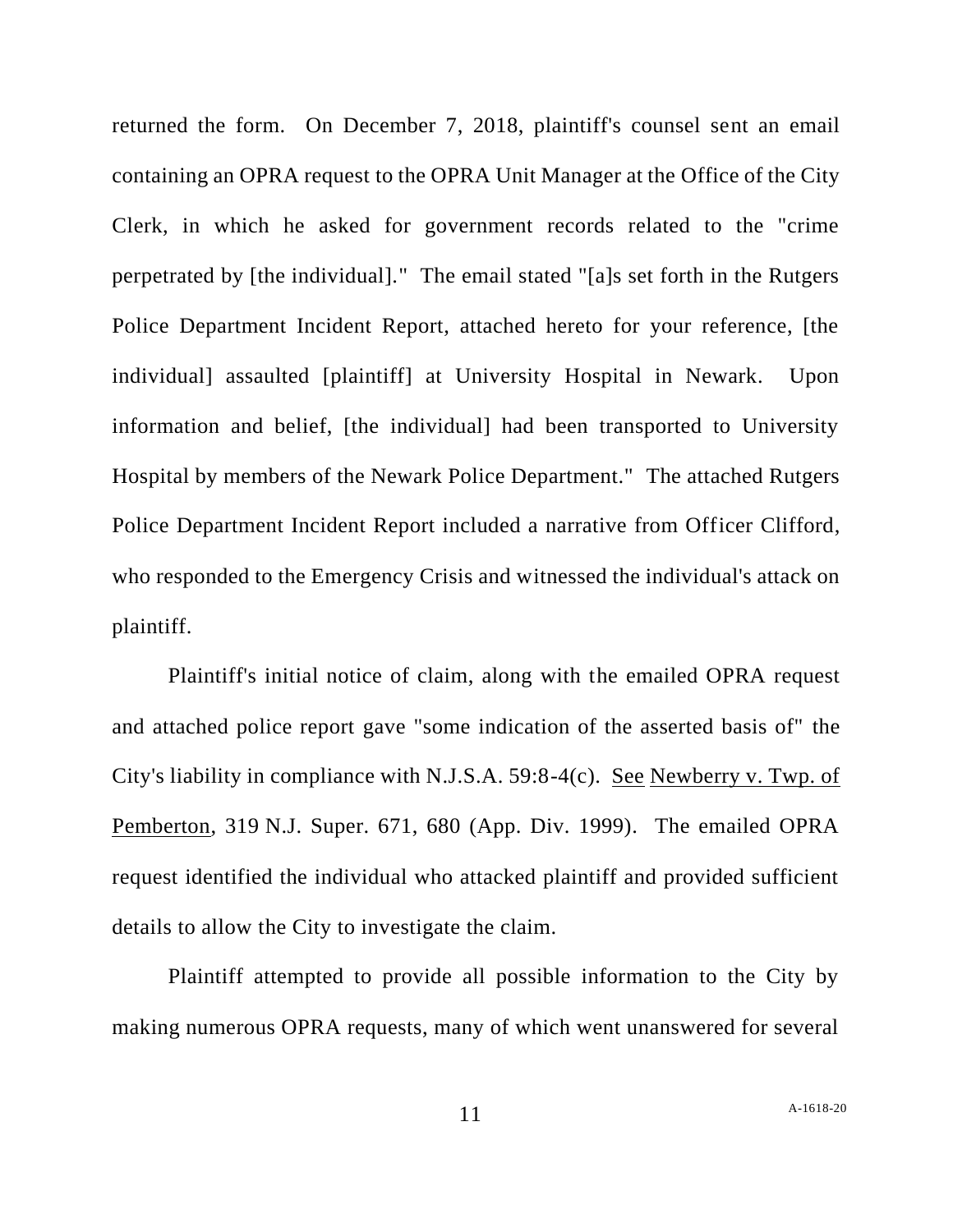months. And the City has not demonstrated prejudice because of plaintiff's supplemental notice. Its arguments that it had no means of obtaining information, except through plaintiff, and that it could not timely perform an Internal Affairs investigation, are not persuasive. The purpose of an Internal Affairs investigation is to investigate police misconduct, which was not alleged by plaintiff's notice of claim. Moreover, the City claims audio records have a ninety-day retention period, but an OPRA response from the City stated the files have a one-year retention policy. The incident was serious, and the City had ample opportunity to conduct its own investigation as plaintiff's supplemental notice provided the specific circumstances of the individual's attack. In keeping with the TCA's goals, plaintiff's initial notice of claim and supplemental notice enabled the City to properly "evaluate its liability and potential exposure and, if it chooses, . . . to engage in settlement negotiations prior to the commencement of suit." Id. at 675. The judge did not abuse his discretion in ruling plaintiff's notice substantially complied with the TCA's notice requirement.

The City also contends plaintiff's notice of claim is deficient for failing to return the City's specialized notice of claim form and requested documents in conformity with N.J.S.A. 59:8-6. N.J.S.A. 59:8-6, entitled "Claims forms; additional evidence and information; examinations," prescribes that a public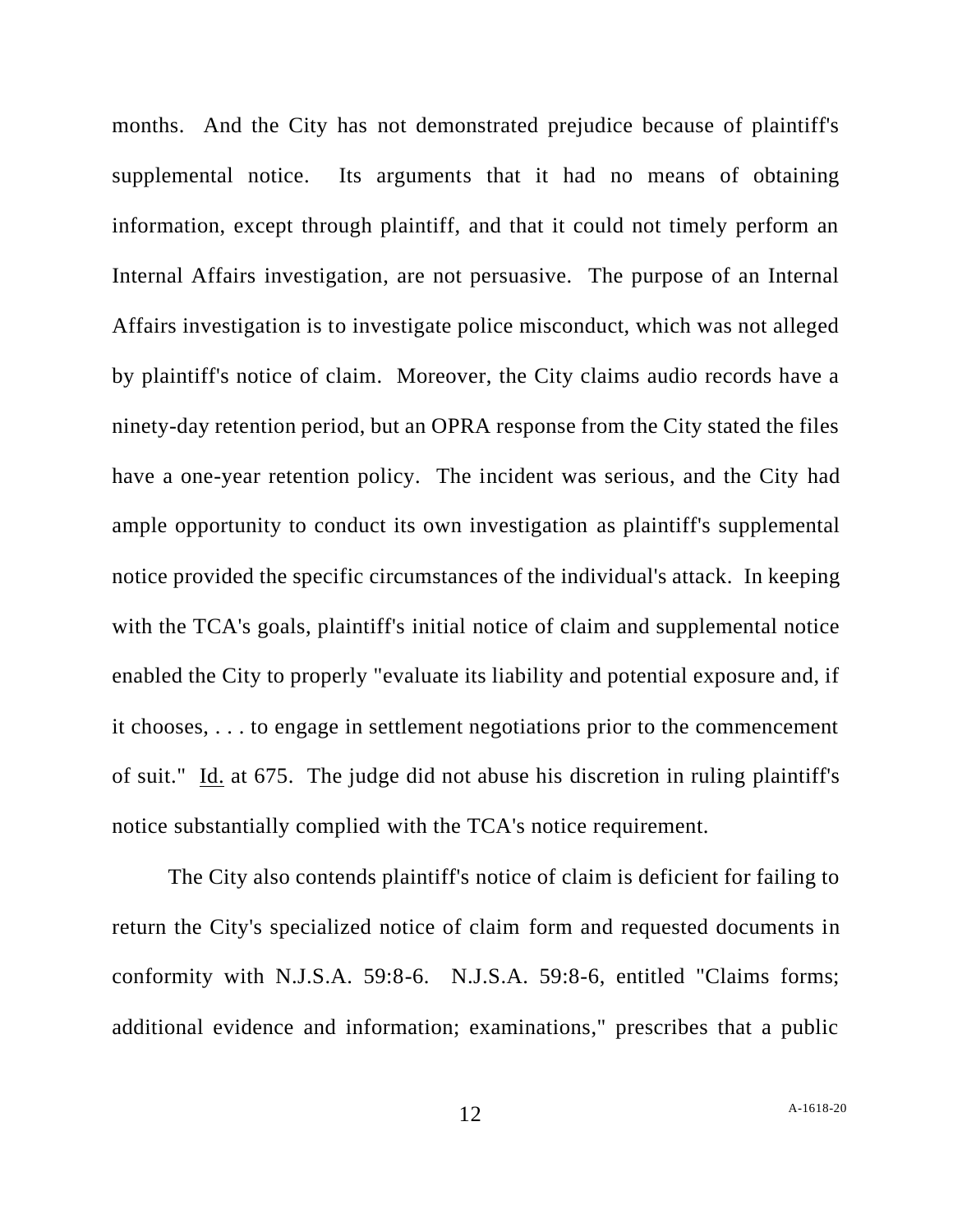entity may adopt its own claim form by rule or regulation. Per our decision in Newberry, when a public entity's

> adopted form is construed as supplemental, a claimant would not be foreclosed from proceeding with the cause of action if the standard notice of N.J.S.A. 59:8-4 has been supplied, provided, of course, that a reasonably timely response to the demand for the additional information is provided even if not provided within the prescribed ninety days.

[319 N.J. Super. at 676-77.]

The plaintiff's notice need not be supplied on the public entity's specialized notice of claim form so long as the claimant provides the information required by N.J.S.A. 59:8-4, id. at 675, which plaintiff did in her supplemental notice. And plaintiff's failure to return the form can be attributed to her numerous unanswered OPRA requests with the City. The information she provided in her initial and supplemental notice was all that she could obtain despite diligent effort. Under the circumstances, plaintiff's failure to return the form is excusable and does not preclude finding substantial compliance.

Based on the record as a whole, plaintiff's initial notice of claim was timely submitted within the statutory ninety-day period. The information specified in N.J.S.A. 59:8-4 was provided by her initial notice of claim and the December 7 emailed OPRA request and attached police report. The notice